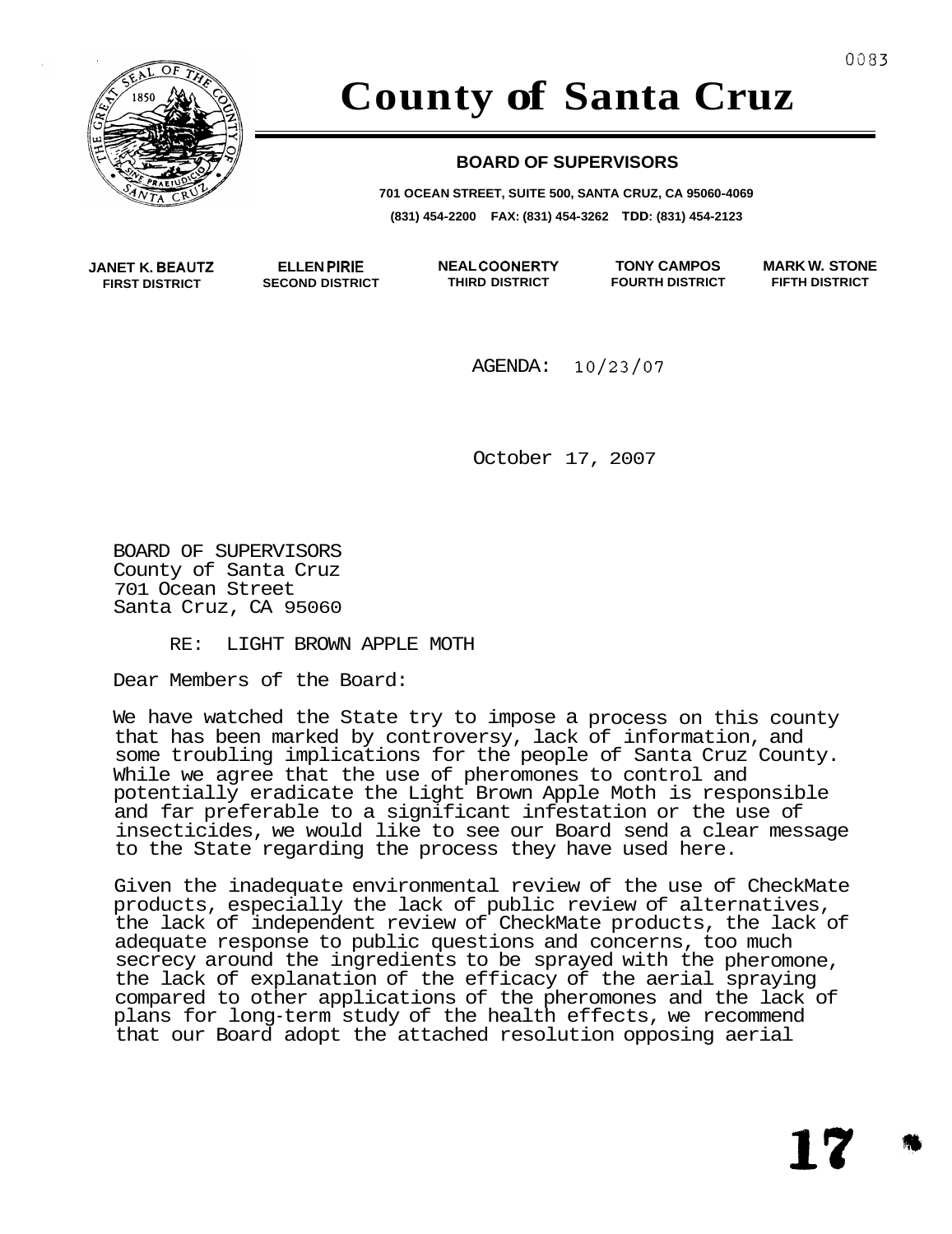BOARD OF SUPERVISORS October 17, 2007 [Page 2](#page-5-0)

spraying of CheckMate until the State can better address these issues.

Sincerely,

Winner

MARK W. STONE, Supervisor MEAL COONERTY, Supervisor<br>Fifth District Third District

MWS/NC:ted Attachment

cc: Senator Joe Simitian Assembly Member John Laird California Department of Food and Agriculture United States Department of Agriculture Agricultural Commissioner Agricultural Policy Advisory Commission Valley Women's Club Santa Cruz County Farm Bureau

4091C5

- 安

17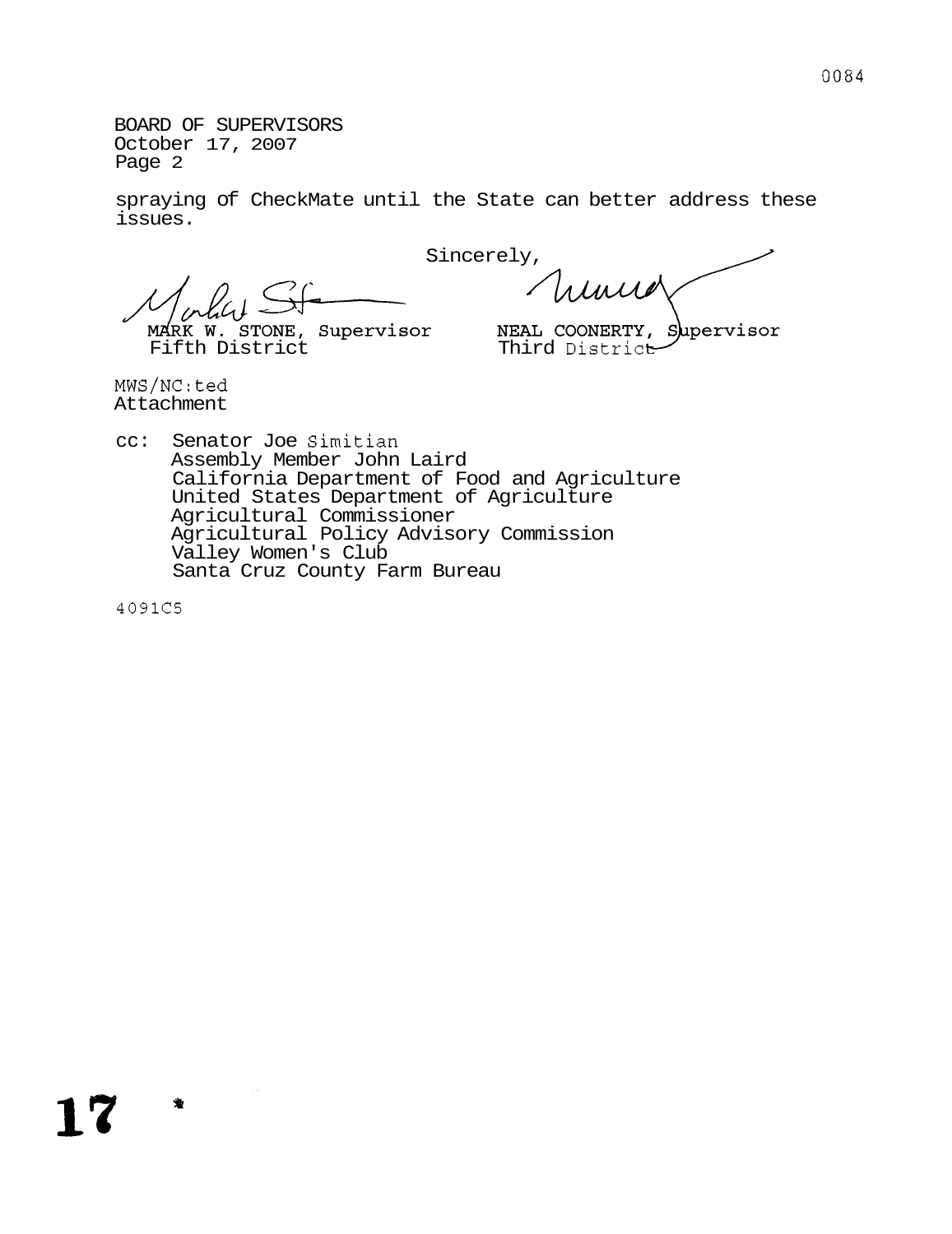#### RESOLUTION NO.

On the motion of Supervisor duly seconded by Supervisor the following resolution is adopted

RESOLUTION DECLARING THE POSITION OF THE SANTA CRUZ COUNTY BOARD OF SUPERVISORS REGARDING THE STATE OF CALIFORNIA'S USE OF AERIAL SPRAYING TO CONTROL THE LIGHT BROWN APPLE MOTH

WHEREAS, the Light Brown Apple Moth is a pest subject to Federal and State quarantine and eradication orders; and

WHEREAS, there is a confirmed presence of Light Brown Apple Moths in Santa Cruz County; and

WHEREAS, the California Department of Food and Agriculture (the "State") has proposed a treatment program in Santa Cruz County which includes an extensive aerial spraying application of a microencapsulated pheromone product known as CheckMate LBAM-F (the "pheromone pesticide"), intended to interrupt the reproductive cycle of the Light Brown Apple Moth; and

WHEREAS, the State has claimed an emergency exemption under the California Environmental Quality Act ("CEQA") in order to begin the aerial spraying program without conducting environmental review based on an emergency exemption; and

WHEREAS, the State has confirmed that it will begin preparation of an Environmental Impact Report after the aerial spraying program has begun; and

WHEREAS, the United State Department of Agriculture (the "USDA") maintains that the pheromone pesticide poses only "minimal risk to human health," but acknowledges that it is considered a "slight to moderate dermal irritant" and does present some "very low toxicity" [see *Treatment Program for Light Brown Apple Moth in Santa Cruz and Northern Monterey Counties, California* (September **2007)** pages **10-121** ; and

WHEREAS, the USDA states that its risk assessment assumes that the rate of exposure will be insignificant, with no dietary exposure from food and just a minimal amount of incidental exposure from drinking water or swimming [see *Treatment Program for Light Brown Apple Moth in Santa Cruz and Northern Monterey Counties, California* (September **2007)** pages **10-121** ; and

WHEREAS, Dale Kemery, a spokesperson for the Environmental Protection Agency in Washington, D.C., was quoted in a local newspaper as comparing the pheromone pesticide to "something along the lines of Raid"; and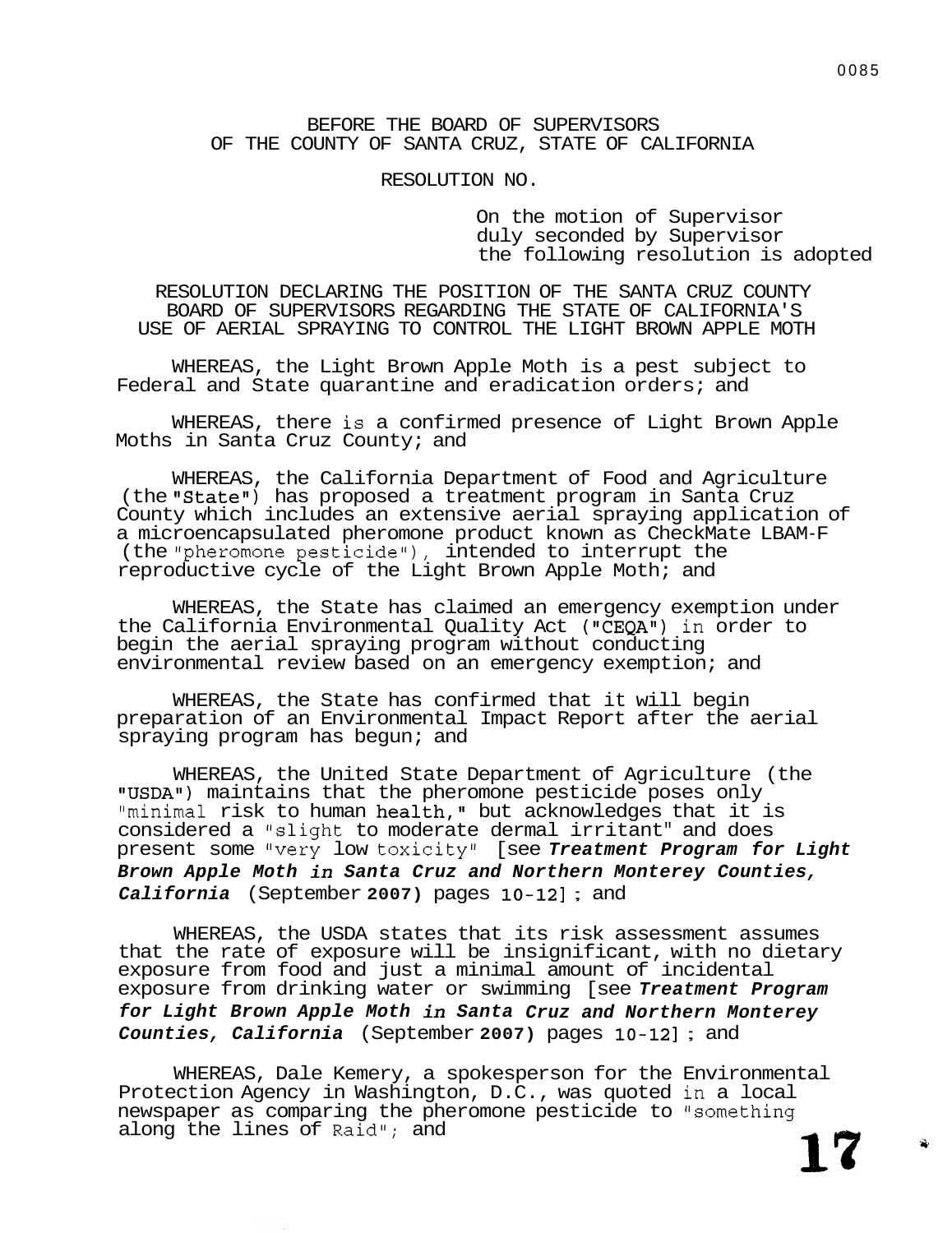RESOLUTION DECLARING THE POSITION OF THE SANTA CRUZ COUNTY BOARD OF SUPERVISORS REGARDING THE STATE OF CALIFORNIA'S USE OF AERIAL SPRAYING TO CONTROL THE LIGHT BROWN APPLE MOTH [Page 2](#page-5-0)

WHEREAS, the State has relied almost entirely on its own scientists to address public concerns, instead of using independent, outside experts to support the program or at least address the issues in a direct and impartial manner; and

WHEREAS, the failure to publicly detail all of CheckMate LBAM-F's ingredients because some inert elements of the timerelease wrapping are considered trade secrets is a matter of enormous concern to the public; and

WHEREAS, if confidentiality is truly necessary to protect the company, the State should find alternative products with ingredients that are disclosable and allow evaluation by the public; and

WHEREAS, the State has not adequately pursued or explained the decision not to employ less invasive treatment programs such as the use of sterile Light Brown Apple Moths, restricting the use of aerial spraying of pheromones to inaccessible rural areas, restricting the spraying of pheromones to public streets, or the more extensive use of twist tie dispensers; and

WHEREAS, while the use of pheromones for pest eradication is a safer alternative to insecticides, the State's failure to adequately respond to public questions and concerns has resulted in a fearful public, which itself is damaging to progress toward safer, biological approaches to pest control.

NOW, THEREFORE, BE IT RESOLVED AND ORDERED that the Santa Cruz County Board of Supervisors declares its opposition at this time to the State of California's proposed program of extensive aerial spraying of a pheromone pesticide to control the Light Brown Apple Moth unless and until the following conditions have been met by the State: (1) that the State furnish the public with additional assurances from independent, outside experts that the products proposed for spraying are proven safe for contact with humans, animals, and the environment;  $(2)$  that the State provide a full disclosure and evaluation of all of the pheromone pesticide's ingredients; and **(3)** that the State employ a less invasive treatment program until such time that a final environmental impact report for the aerial spraying project is completed and certified.

BE IT FURTHER RESOLVED AND ORDERED that the Board of Supervisors requests that the State conduct a long-term study of the health effects resulting from the aerial spraying project that would include, at a minimum, a baseline monitoring of providers and hospital emergency rooms for chief complaints,

Ŵ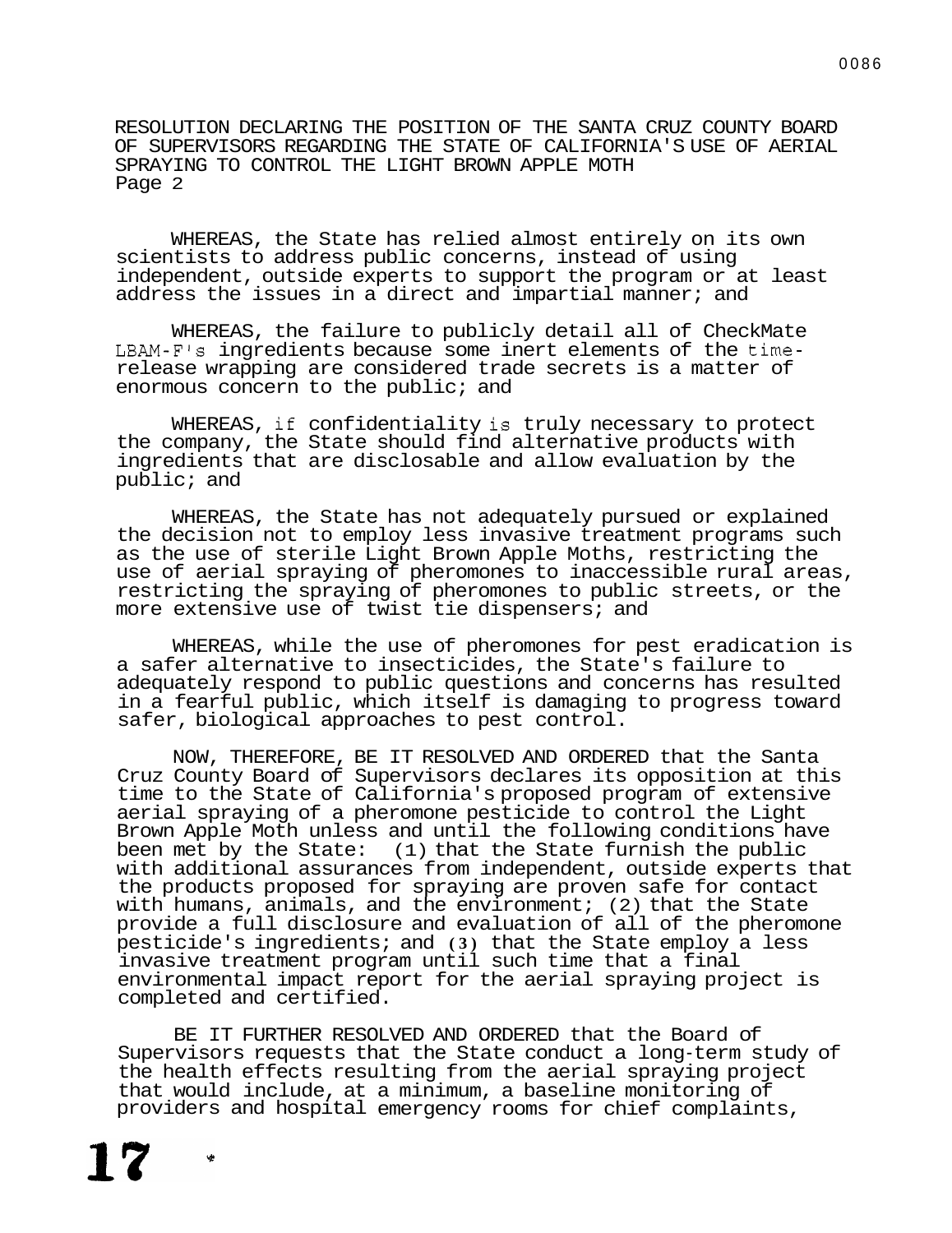RESOLUTION DECLARING THE POSITION OF THE SANTA CRUZ COUNTY BOARD OF SUPERVISORS REGARDING THE STATE OF CALIFORNIA'S USE OF AERIAL SPRAYING TO CONTROL THE LIGHT BROWN APPLE MOTH Page **3** 

continued monitoring around the period of spraying from selfreports and providers, follow-up of positive symptomatology and self-assessments of health one month, six months, and one year post-spraying.

BE IT FURTHER RESOLVED AND ORDERED that no County department shall take any action that would facilitate the aerial application of CheckMate products in Santa Cruz County until the Board of Supervisors is satisfied that the conditions of this Resolution have been met.

PASSED AND ADOPTED by the Board of Supervisors of the County of Santa Cruz, State of California, this \_\_\_\_\_ day of<br>, 2007, by the following vote:

| <b>SUPERVISORS</b> |
|--------------------|
| <b>SUPERVISORS</b> |
| <b>SUPERVISORS</b> |
|                    |

JANET K. BEAUTZ, Chairperson Board of Supervisors

ATTEST :

ntemptprm<sup>4</sup>

Clerk of said Board

Approved as to form: Co inse

County Counsel Senator Joe Simitian Assembly Member John Laird California Department of Food and Agriculture United States Department of Agriculture Agricultural Commissioner Agricultural Policy Advisory Commission Valley Women's Club Santa Cruz County Farm Bureau

4091C5

**1**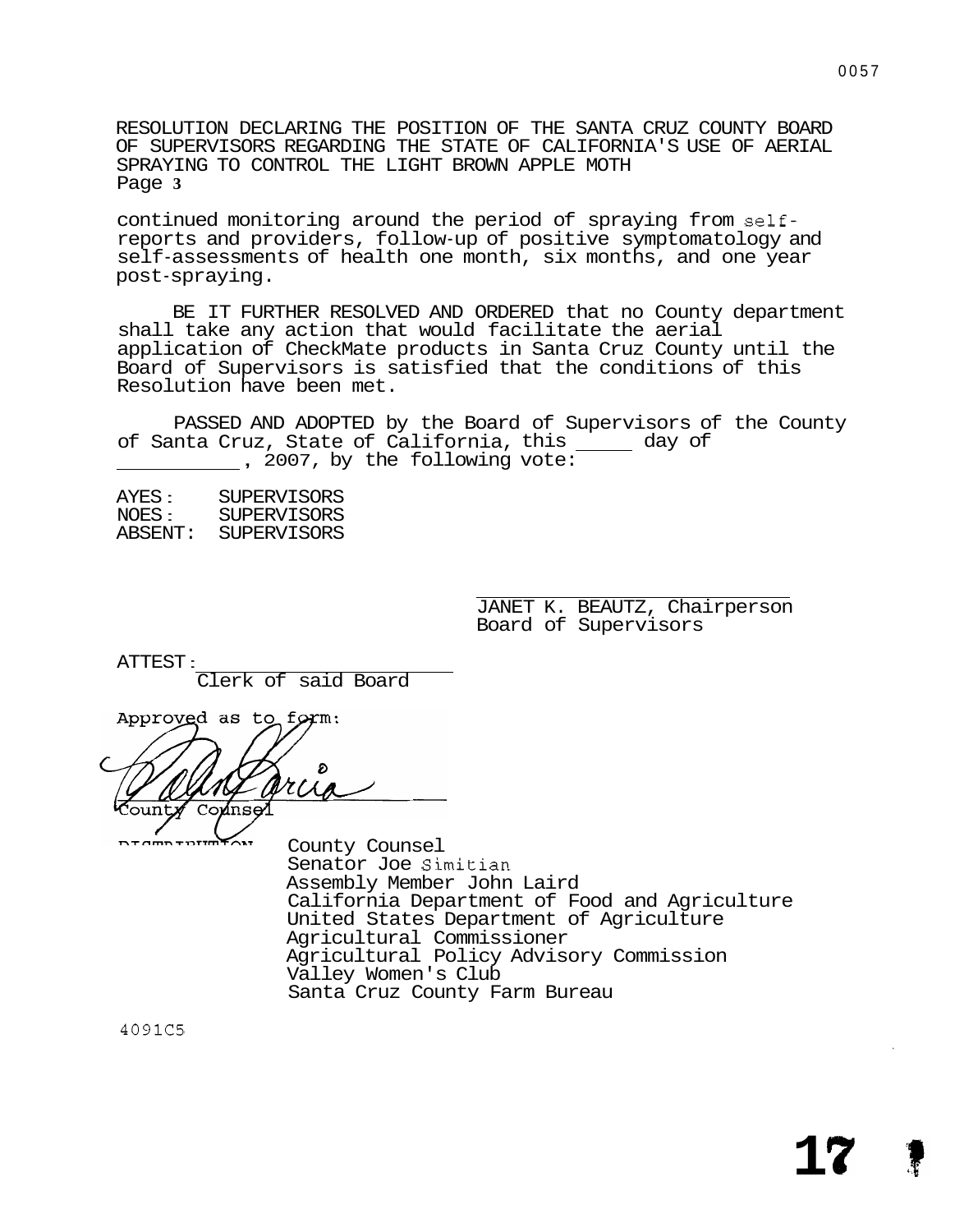<span id="page-5-0"></span>**From:** CBD BOSMAIL **Sent: To:** CBD **BOSMAIL Subject:** Agenda Comments Thursday, October 18, 2007 **7:07** PM

**Meeting Date** : 10/23/2007

**Item Number** : 17

**Name** : Rose Marie McNair

**Email** : [realrose@norcalbroker.com](mailto:realrose@norcalbroker.com)

**Address** : 4743 Soquel Creek Rd Soquel, CA 95073

**Phone** : 831 476 2102

**Comments** : Oct. 18, 2007

Honorable Supervisors:

Unable to attend last week's meeting regarding the brown apple moth...

However, I wanted to say this: Of all the people that spoke against the pheromone spraying, how many of the speakers have scientific knowledge or background? How many of the speakers spoke because of study, and not based on symbiotic emotion? It is my sincere wish that whenever REAL SCIENCE has answers, politics needs to step back ...

My son and daughter-in-law have a small ORGANIC nursery, and this is their second year trying to create a viable living... in their desire to provide ORGANIC plants, they are caught in this political catch-22. Without a reasonable method of deterring these insects--quickly, I might add--they may lose everything! And, so may others in this County!

While waiting for so-called "answers", the moth will not wait ... and while we wait, we once again lose.

Rose Marie McNair (831) 476-2102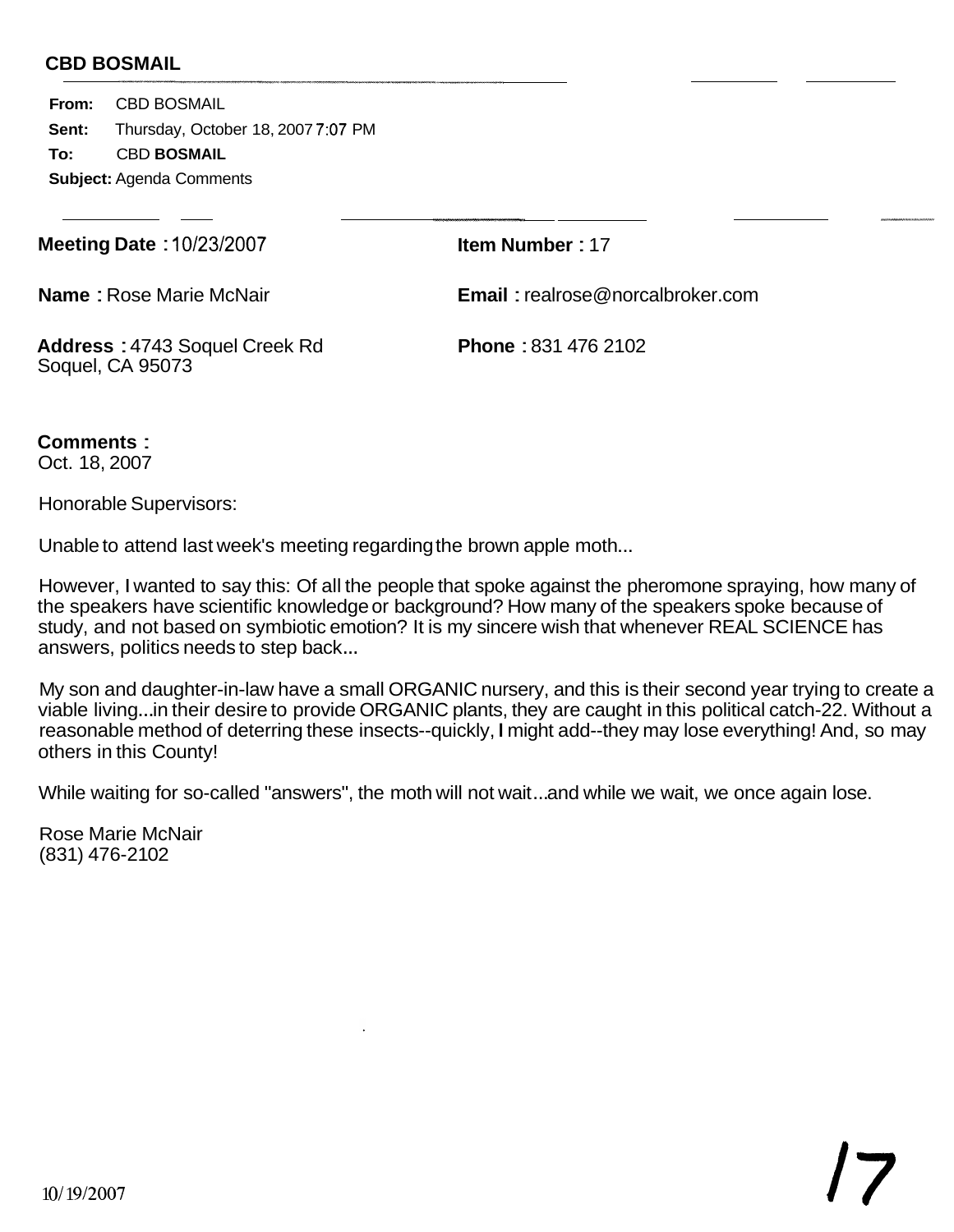

October **20,2007** 

Janet K. **Beautz**  Chair, **Board** of **Supervisors**  COUNTY OF **SANTA CRUZ**  701 Ocean **Street, Suite 500 Santa Cruz, California** 95060

SENT **VIA EMAlL and FAX** 

RE: LIGHT BROWN APPLE MOTH **SPRAYING** 

**Dear Members** of the **Board:** 

**As you are aware** the City **of Santa** Cruz **City** Council **voted** on **October 9, 2007 to take legal** action to try to **stop** the **spraying to eradicate the Light Brown Apple** Moth **within** our City. **I am concerned** that **we do not know** the long **term effects** that **this spraying could have** on **the people** in our community. **In addition,**  I would **like to see a greater emphasis on exploring alternatives** to the **aerial spraying on our** communities in the **Central Coast.** 

Therefore, **I want** to give **my whole-hearted support** to the **recommendation** of **Supervisors Mark** Stone **and Neal** Coonerty **in the resolution to oppose** the aerial **spraying** of **CheckMate** in our communities.

Sincerel<sup>®</sup>

Tony **Madrigal** - **Councilmember** City of **Santa** Cruz

**cc: Emily Reilley, Mayor,** City of **Santa** Cruz **Congressmember Sam Fan State Senator** Joe Simitian **Assembly mem ber John Laird**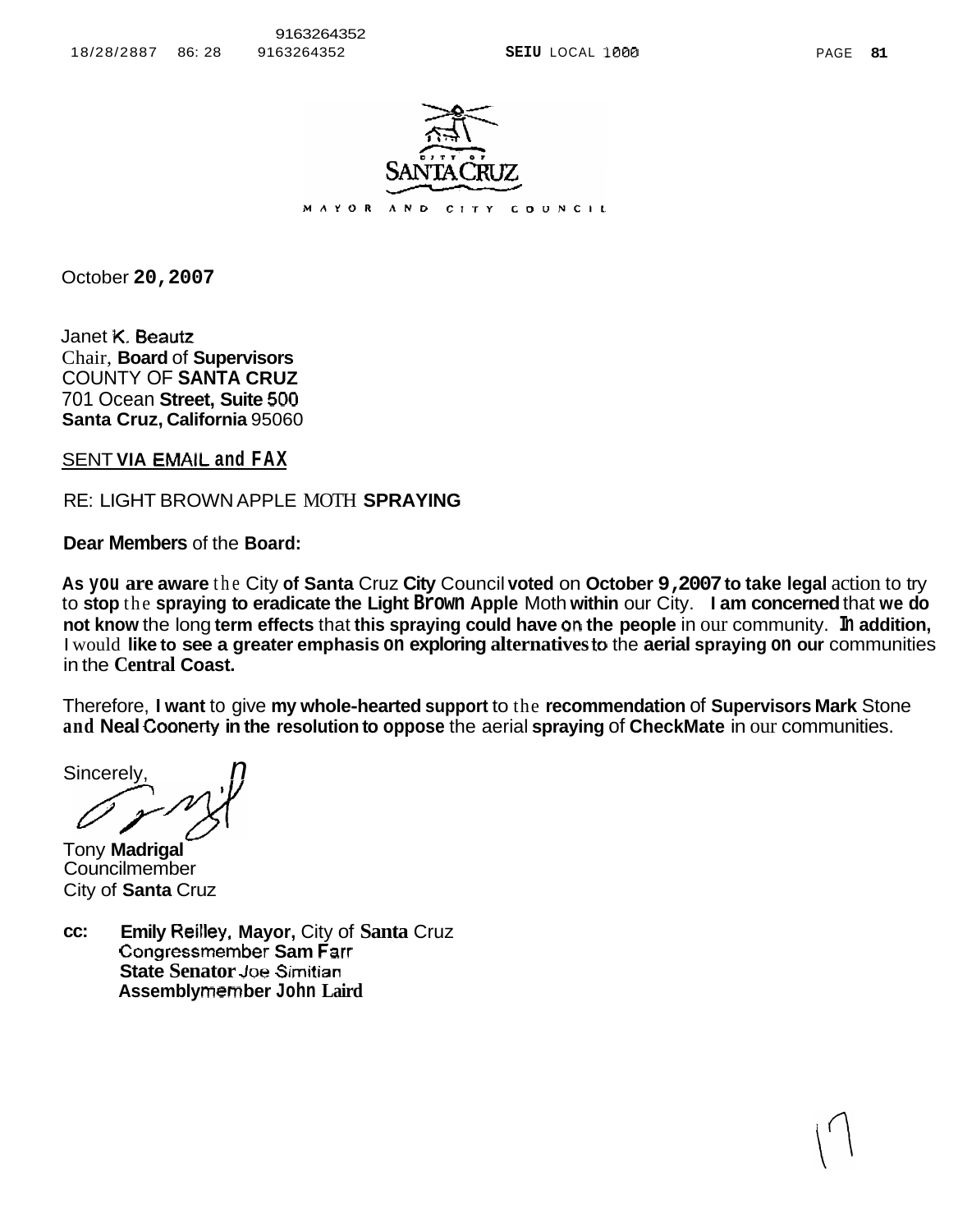**Santa** Cruz County **Supervisors** 10/19/2007 ear **Supes:** 

**On Tuesday night 1 stayed up until almost midnight watching the replay of your previous night's meeting about** the **pro's** *<sup>R</sup>* **con"s of spraying for the App1.e** Moth

While I wholeheartedly concurred with some of the more el**oquent speakers (of** which **there were a few),** that **there should**  have **been** much more **study** before **schemes Like MTBE, Mercury dental fillings, Fluoride,** Corn **based Ethanol, and similar things were**  foisted on the marketplace, equating those fiascos with the apple but  $\mathcal{Q}$ , **moth problem is like comparing apples** & **oranges,** 

**All of those were eleckive choices reliant upon** the **whims of the** politicians and **those** with **a vested interest.** There **was no impending emergency.** 

**It would be great if we** could'btudy the **Apple Moth problem**  *to* death", **IF WE HAD THE** TLME '1'0 **DO** *SO!* : **In** the **meantime the devestation wi1,1. have destroyed much of California,.** 

**Anyway, My wife** & **I, and** the **neighbors** that **I've spoken with ahd-tbhQ1,ve witnessed** the **devast-atton which** moths have wrought **upon our Oaks** & **the Oaks in** the **forest across Bonita from us,welcome the spraying, The sooner the better1 We'll take** our chances with **the health problems which of course We hope there will be none,** 

**Sincerely,** 

688-5061 **Louis Schiavon**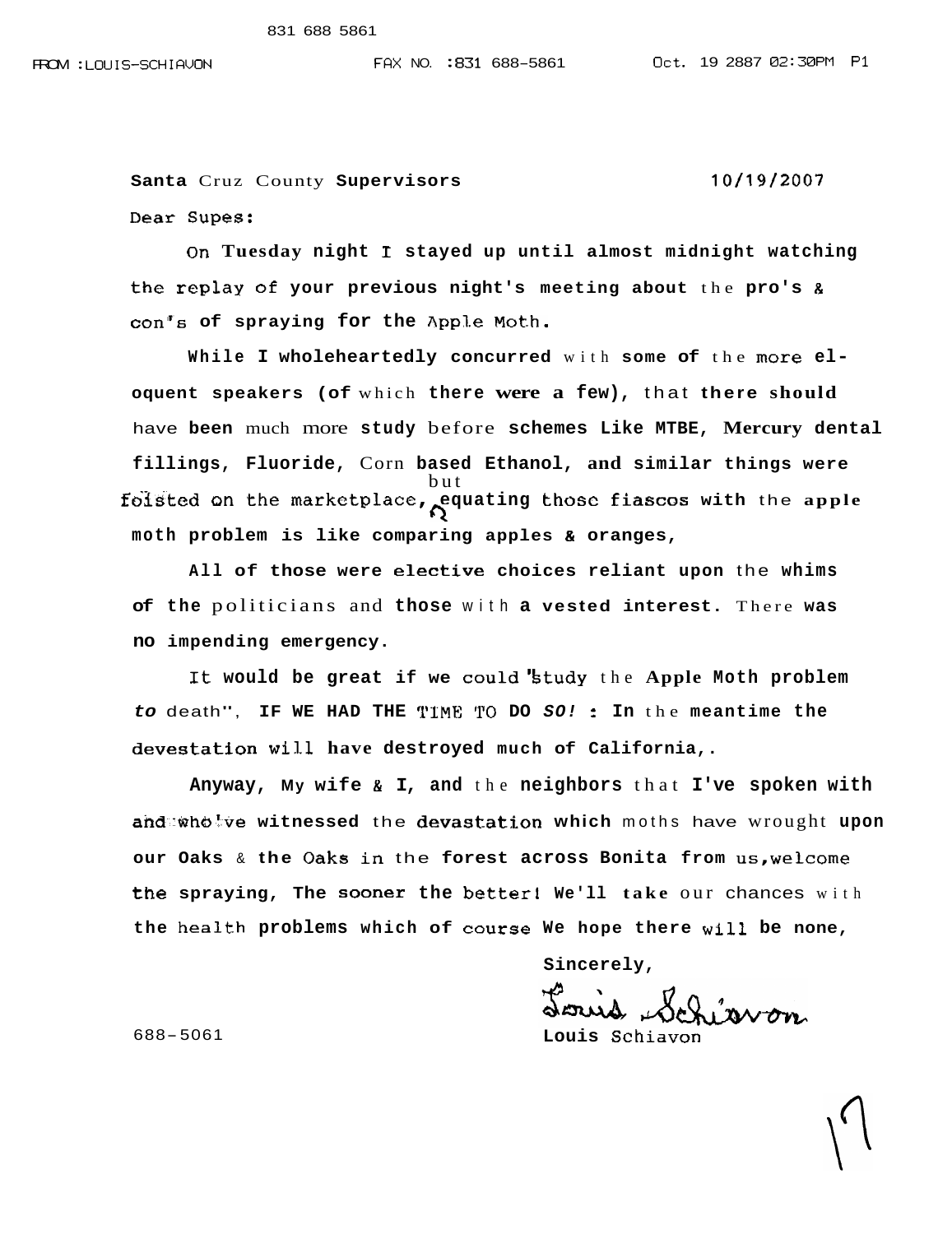#### **Terry Dorsey**  \*-- -\_N\*----\_\_\_lllwIu\_\_-

|        | <b>From:</b> Ellen Pirie                             |
|--------|------------------------------------------------------|
| Sent:  | Monday, October 22, 2007 10:17 AM                    |
| To: To | <b>Terry Dorsey</b>                                  |
|        | <b>Subject:</b> FW: Apple Moth Spraying Concerns.doc |

-----Original Message----- **From:** Mark Vanderwoude [mailto: mark.vanderwoude@coastwire.com] **Sent:** Monday, October 22, 2007 **6:56** AM **To:** Ellen Pirie **Cc:** Ellen Pirie; 'Mark & Deborah Vanderwoude' **Subject:** Apple Moth Spraying Concerns.doc

Ellen,

I would appreciate it if you would share our concerns with the other District Supervisors by providing them with a copy of this letter.

Thanks

Mark

# Rio del Mar Improvement Association, Inc.

Rio del Mar, California 95003-0274

October 19<sup>th</sup>, 2007

Ellen Pirie - District 2 Supervisor 701 Ocean Street - Room 500 Santa Cruz, California 95060 ellen.pirie@co.santa-cruz.ca.us

Dear Ellen,

I am writing to you regarding the proposal before the Board of Supervisors to spray the chemical CHECKMATE County wide for the eradication or control of the Apple Moth. I would appreciate it if you and your fellow District Supervisors would consider the following points or questions before rendering a decision:

- 1. SUTERRA, maker of the CHECKMATE OLR-F/LBAM-F will not disclose their inert ingredients why?
- 2. SUTERRA states on their own product label that CHECKMATE is a "biochemical"
- 3. CHECKMATE is a pesticide by the EPA's own definition
- 4. Spraying CHECKMATE County wide would be similar to having RAID sprayed all over you
- 5. You are considering spraying a Biochemical Pesticide over our homes for 6 nights several times a year until the year 2010
- **6.**  CHECKMATE is a pesticide that will linger in the air for 30 days.
- 7. CHECKMATE Warning Label states: "Hazard to HUMANS and domestic ANIMALS. HARMFUL if absorbed through SKIN. Causes moderate EYE irritation. Avoid contact with skin, eyes and clothing. Harmful if inhaled. AVOID BREATHING VAPOR or mist. This warning also states, ENVIRONMENTAL HAZARD- DO NOT APPLY TO WATER OR AREAS WHERE SURFACE WATER **IS** PRESENT. What about run off into the Monterey Bay Sanctuary?
- **8.**  CHECKMATE will contaminate our water supply, ocean and Monterey Bay Sanctuary.
- 9. CHECKMATE has only undergone short term tests with rats and rabbits and results have been adverse. No long term testing with humans has been done so we are the Guinea Pigs?
- 10. **No** long term testing regarding the effects to wildlife, other insects (bees) or vegetation have been performed.
- 11. There are alternative methods that can be used in stead of mass spraying and are we considering alternative methods?
- 12. How can we have organic crops in our County if CHECKMATE is sprayed County wide?

**In** closing potential health damage to humans, animals, and crops are a high concern. I feel we need to research and discuss all issues before doing any blanket spraying so we don't look back in future years wondering why we created a far more devastating effect on ourselves and the environment.

Additionally chemicals in our environment are the cause of cancers; however because we do not die immediately from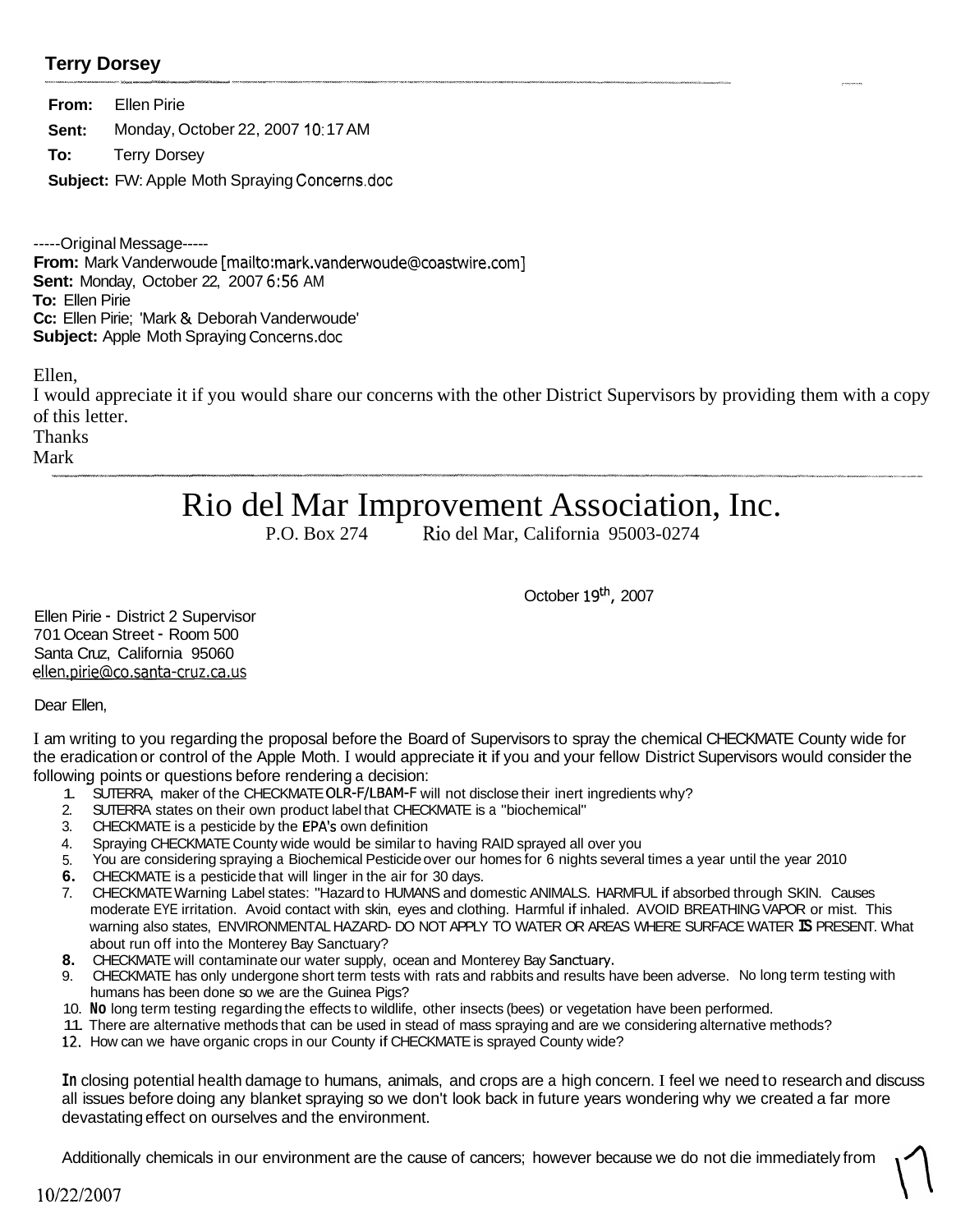exposure and the after effects take years to develop making it almost impossible trace back to an incident such as spraying that was "considered safe". The spraying as indicated by Kamakura (Head of Ag Bureau) will be continued to 2010 and beyond. This **is** not a healthy choice, and granting permission to spray also sets precedents for spraying of other pesticides for other non native pests. I am concerned not only for the short term illnesses that this type of spraying may have on our children, but also for those with asthma and challenged immune systems and the elderly. Please consider what long range effects might be to our children **IO,** 20, and 30 years from now as well as what this spray will do to other animals, insects and plant life?

Sincerely, Mark Vanderwoude President Rio del Mar Improvement Association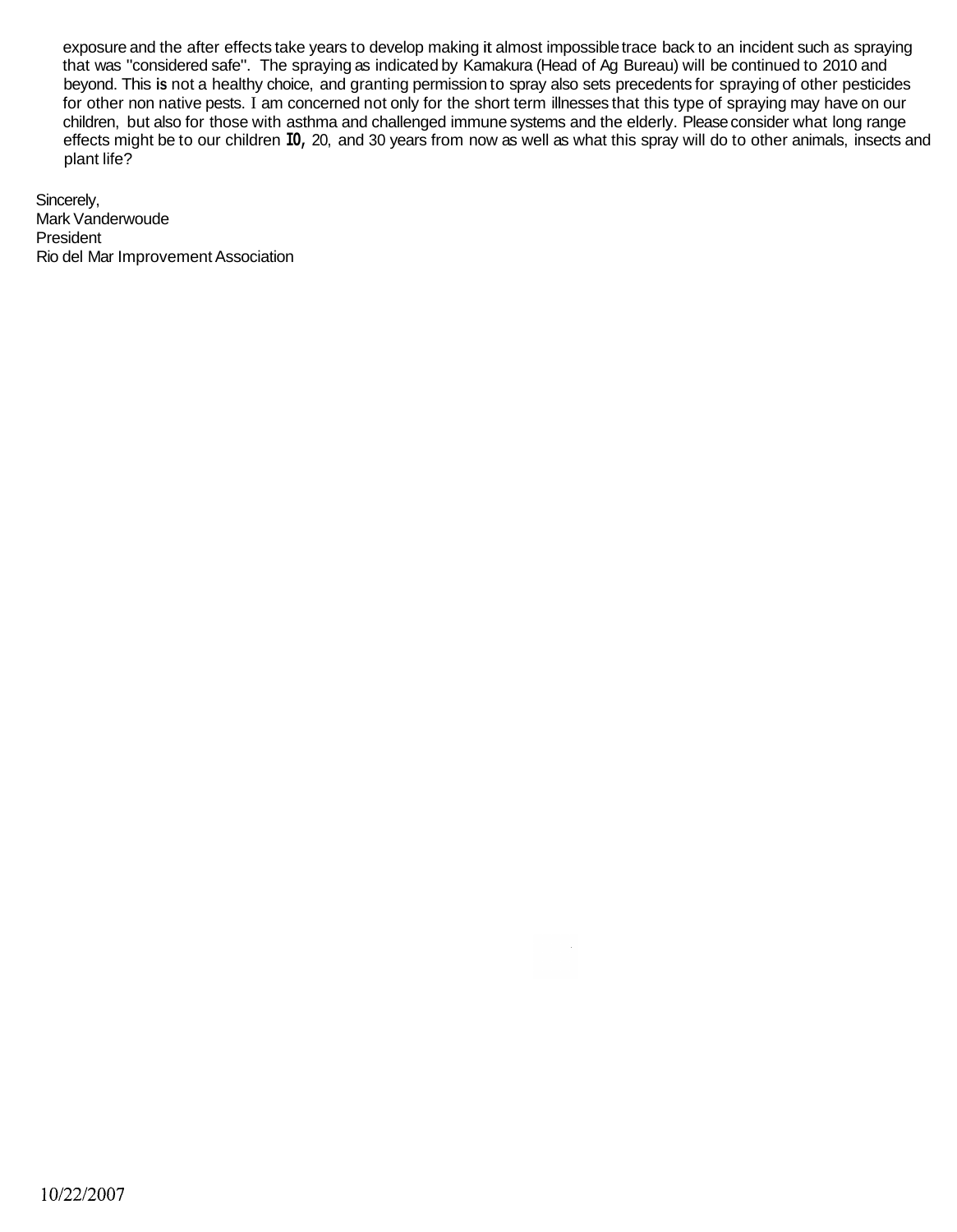**From:** CBD BOSMAIL **Sent: To:** CBD BOSMAIL **Subject:** Agenda Comments Monday, October **22, 2007 2:07** PM

**Meeting Date** : 10/23/2007

**Item Number** : 17

**Name** : Karen Stafford

**Email : kdpstaffprd@comcast.net** 

**Address** : **6** Elk Run Monterey, CA 93940

**Phone** : Not Supplied

**Comments** : October 22,2007

To: Governor Schwarzenegger Re: Please stop the aerial spraying 916-445-4633 FAX

Dear Governor:

Thank you for releasing the ingredient information about the LBAM pesticide.

Now.please stop all aerial spraying, especially in cities where just a hand full of moths was trapped! This pesticide continues to be experimental and not approved for use in urban areas.

Citizens will organize as volunteers to help place pheromone baited sticky traps. This is the method backed by the Pesticide Action Network.

Karen Stafford, Citizen of Monterey

Cc: Assemblymember John Laird Congressman Sam Farr Monterey County Board of Supervisors Mayor Chuck Della Sala and Councilmembers, City of Monterey Pesticide Action Network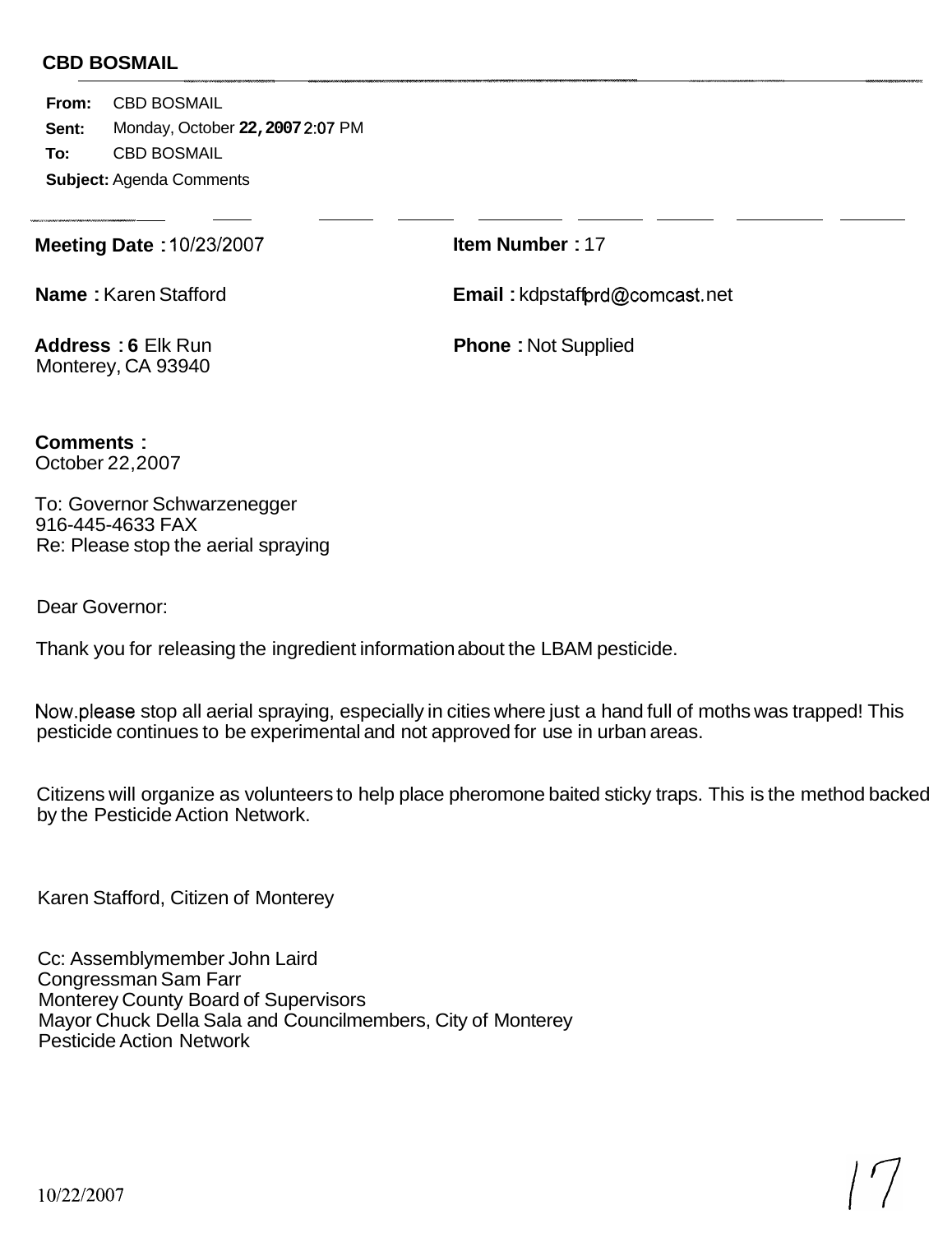From: CBD BOSMAIL **Sent:**  To: CBD BOSMAIL **Subject:** Agenda Comments Monday, October 22, 2007 **3:43** PM

**Meeting Date** : **10/23/2007** 

**Item Number** : **<sup>17</sup>**

**Name** : Theodora Kerry

**Email** : [thekerry@comcast.net](mailto:thekerry@comcast.net)

**Address** : City of Santa Cruz

**Phone** : Not Supplied

### **Comments** :

Thank you for your letter of opposition to the aerial spraying of our county's urban population and your support of medical treatment and tracking of anyone injured by the spray, but I still have some questions for you:

How will this letter of opposition actually stop the spraying and/or protect your constituents?

What actual support activities by county employees will be stopped by this declaration?

Why are you not joining with the city in suing to stop the planned spraying until proper protocol is followed?

Because I'm very concerned about potential health effects of the spraying, concerns that have not been allayed by the so-called "experts", and because i do not believe for a minute that your paper declarations will stop this assault on your constituents' rights to breathe air free of bio-pesticides, **I** will be there tomorrow to encourage you to do more to stop the spraying.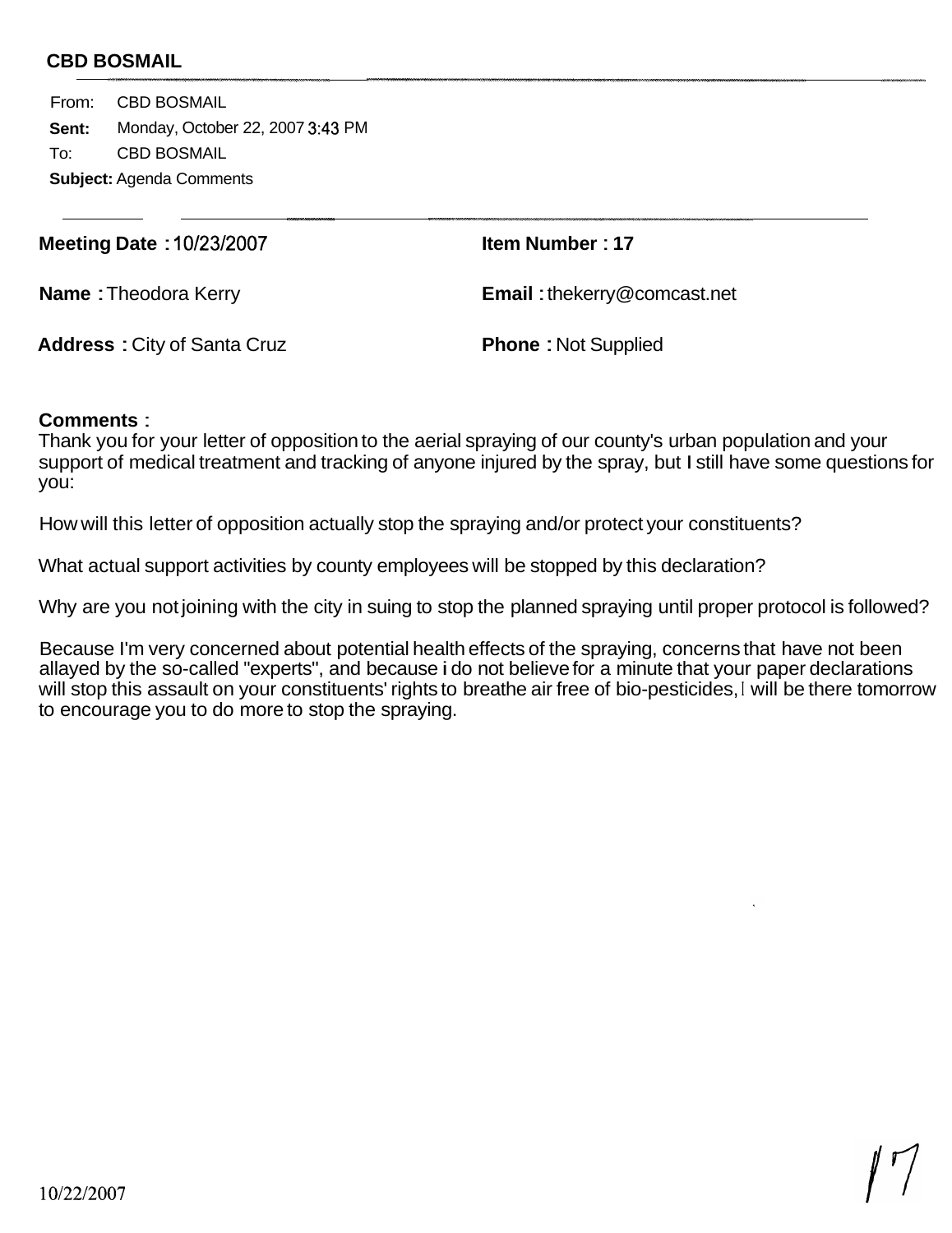**From:** CBD BOSMAIL **Sent: To:** CBD BOSMAIL **Subject:** Agenda Comments Monday, October 22, 2007 9:19 PM

**Meeting Date** : 10/23/2007

**Item Number** : 17

**Name** : Lois Robin

**Email** : [lolotusi@cruzio.com](mailto:lolotusi@cruzio.com)

**Address** : 4701 Nova Dr. santa Cruz, CA 95062

**Phone** : 831 454-1 184

#### **Comments** :

What right does the State have to shower us with chemicals to destroy a moth that has done no damage? The precautionary principle must prevail on matters of uncertainty such as this. Please support the existing resolution and go even farther by suing the State. The County has lawyers capable of doing this. We would like to see this spraying stopped. .

The State **is** not listening to us. They are defending an unacceptable plan. We cannot count of them to look after our safety. We are counting on you, our elected representaives to find a way to stop it .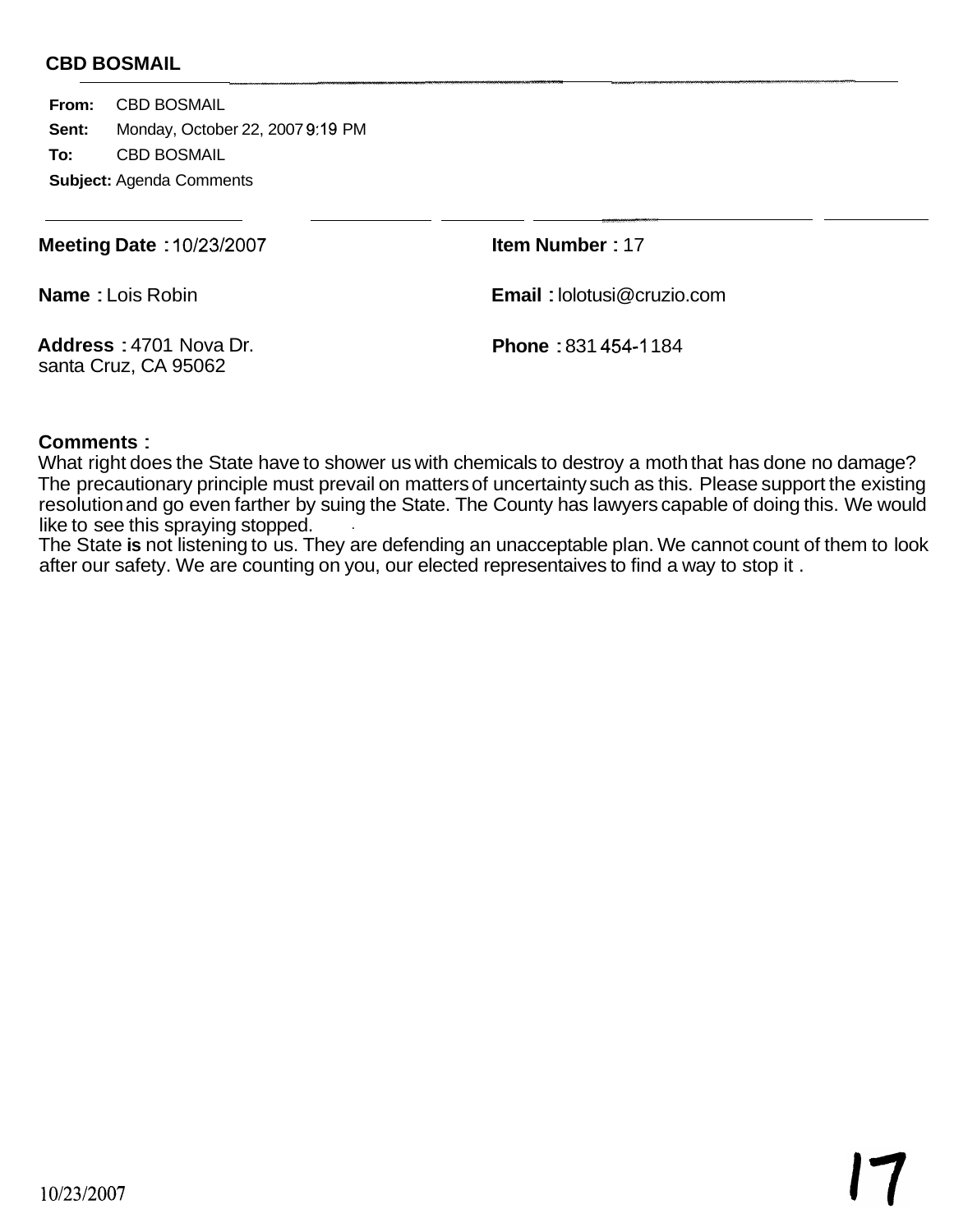**CBD BOSMAIL** From: Tuesday, October 23, 2007 8:25 AM Sent: **CBD BOSMAIL** To: **Subject: Agenda Comments** 

**Meeting Date: 10/23/2007** 

Item Number: 17

Name: Lisa Bunin

**Address: Santa Cruz** 

**Phone: Not Supplied** 

**Email: Not Supplied** 

#### **Comments:**

My name is Lisa Bunin. I was appointed by this Board to serve on the Public Health Commission's Genetic Engineering Subcommittee. Our investigative report led to your passage of a moratorium on the planting of genetically engineered crops.

I'd like to thank the Board of Supervisors for acting boldly by passing a resolution opposing the statemandated emergency spraying of CheckMate to combat the Light Brown Apple Moth (LBAM). I am here today to appeal to the Board to do more, by taking legal action to stop the spraying.

What worries me most is that the state's action to supersede county authority, under CDFA's jurisdiction, may be only the tip of the iceberg. Today, it's the LBAM, tomorrow it could be the green-eyed tsetse fly, the hissing cockroach, or the rusty tree ant.

As long as we live in a globalized economy we will continue to discover new non-native species of all types. According to the National Invasive Species Information Center of the USDA (http://www.invasivespeciesinfo.gov/), 50,000 invasive species exist in the US and that number is growing. Unless we close our borders to all imports, which is highly unlikely, the US will continue to inadvertently allow non-native species to cross its borders.

So, what can we do about it? It is inconceivable that we as a county, state, or nation will be able to combat the spread of non-native species. Our federal government spends more that 120 billion dollars annually to control the impacts of 800 invasive species and we can see how effective those efforts have been in our county. As our state Agriculture Commissioner has admitted, it is unlikely that we can completely eradicate the LBAM problem. So, the best we can do is contain it, manage it, and live with it as we do with so many agriculture pest such as aphids, ants, and whiteflies, all of which I live in my garden.

In the case of LBAM, I have yet to see concrete data that proves that an emergency exists. Yes, traps were set all over our county and LBAMs were found, but where is the scientific data that proves that emergency conditions exist and that we need to act swiftly versus carefully and prudently?

It would be far better public policy and practice to address this fairly isolated problem with a less invasive approach to contain the moths. Using twist tie pheromone traps and the release of sterile moths seems to a sensible approach that matches the severity of the problem both in scale and immediacy.

If labor costs are constraining this option, why not create teams of community members who volunteer to set traps in designated areas close to their homes? I am sure that most residents would prefer to lend a

10/23/2007